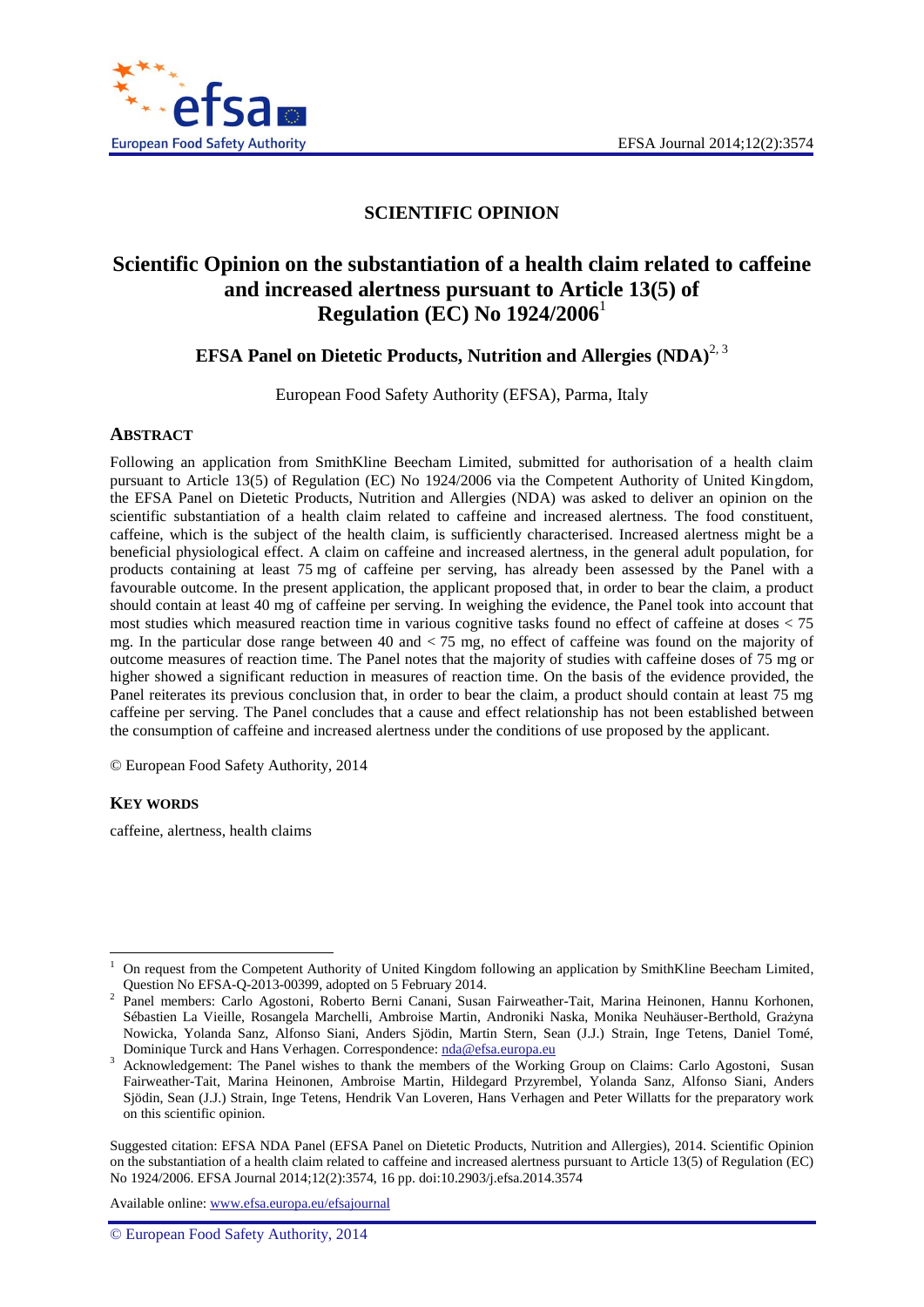

## <span id="page-1-0"></span>**SUMMARY**

Following an application from SmithKline Beecham Limited, submitted for authorisation of a health claim pursuant to Article 13(5) of Regulation (EC) No 1924/2006 via the Competent Authority of United Kingdom, the EFSA Panel on Dietetic Products, Nutrition and Allergies (NDA) was asked to deliver an opinion on the scientific substantiation of a health claim related to caffeine and increased alertness.

The scope of the application was proposed to fall under a health claim based on newly developed scientific evidence. The application included a request for the protection of proprietary data.

The food constituent that is the subject of the health claim is caffeine, which is a well characterised food constituent and is measurable in foods by established methods. The Panel considers that caffeine is sufficiently characterised.

The claimed effect proposed by the applicant is "helps to increase alertness". The target population proposed by the applicant is "the general adult population". Alertness is a well defined construct and can be measured by validated psychometric cognitive tests (e.g. simple reaction time tasks, choice reaction time tasks, and other vigilance tasks measuring reaction time). The Panel considers that increased alertness might be a beneficial physiological effect.

A claim on caffeine and increased alertness, in the general adult population, for products containing at least 75 mg of caffeine per serving, has already been assessed by the Panel with a favourable outcome. The conclusion from the Panel was based on the evidence provided by consensus opinions/reports, and by the majority of the studies submitted for the scientific substantiation of the claim, which showed a consensus on the role of caffeine in increasing alertness as measured by reaction times in healthy individuals of both sexes, at doses of at least 75 mg.

In the present application, the applicant proposed that, in order to bear the claim, a product should contain a dose of caffeine of at least 40 mg per serving.

The applicant identified 18 human intervention studies, 15 human studies on bioavailability or mechanistic studies, one pooled analysis, and 12 non-human studies as being pertinent to the health claim.

Among the human intervention studies provided, one study did not allow the total dose of caffeine administered to be estimated, three studies did not report on measures of alertness as a cognitive construct and two studies were conducted in experimental conditions that are not representative of the conditions of use proposed by the applicant. The Panel considers that no conclusions can be drawn from these studies for the scientific substantiation of the claim.

Twelve randomised, double-blind placebo-controlled intervention studies investigated the effect of caffeine on alertness by using several measures of reaction time in regular caffeine consumers, who typically had abstained from caffeine for at least 12 hours. The Panel notes that most measures of simple reaction time tasks, choice reaction time, and reaction time in other vigilance tasks showed no effect of caffeine at doses < 75 mg.

The pooled analysis provided evaluated a selection of the evidence available and the selected studies were inappropriate to be pooled for analysis as they differed in design regarding time points, number of repetitions, and tests used to assess alertness. The Panel considers that such pooling is exploratory in nature and that it does not provide additional evidence for the scientific substantiation of the claim.

The Panel considers that no conclusions can be drawn from the human studies on bioavailability, the mechanistic studies and the non-human studies for the scientific substantiation of an effect of caffeine on alertness at the proposed condition of use (i.e. at least 40 mg per serving).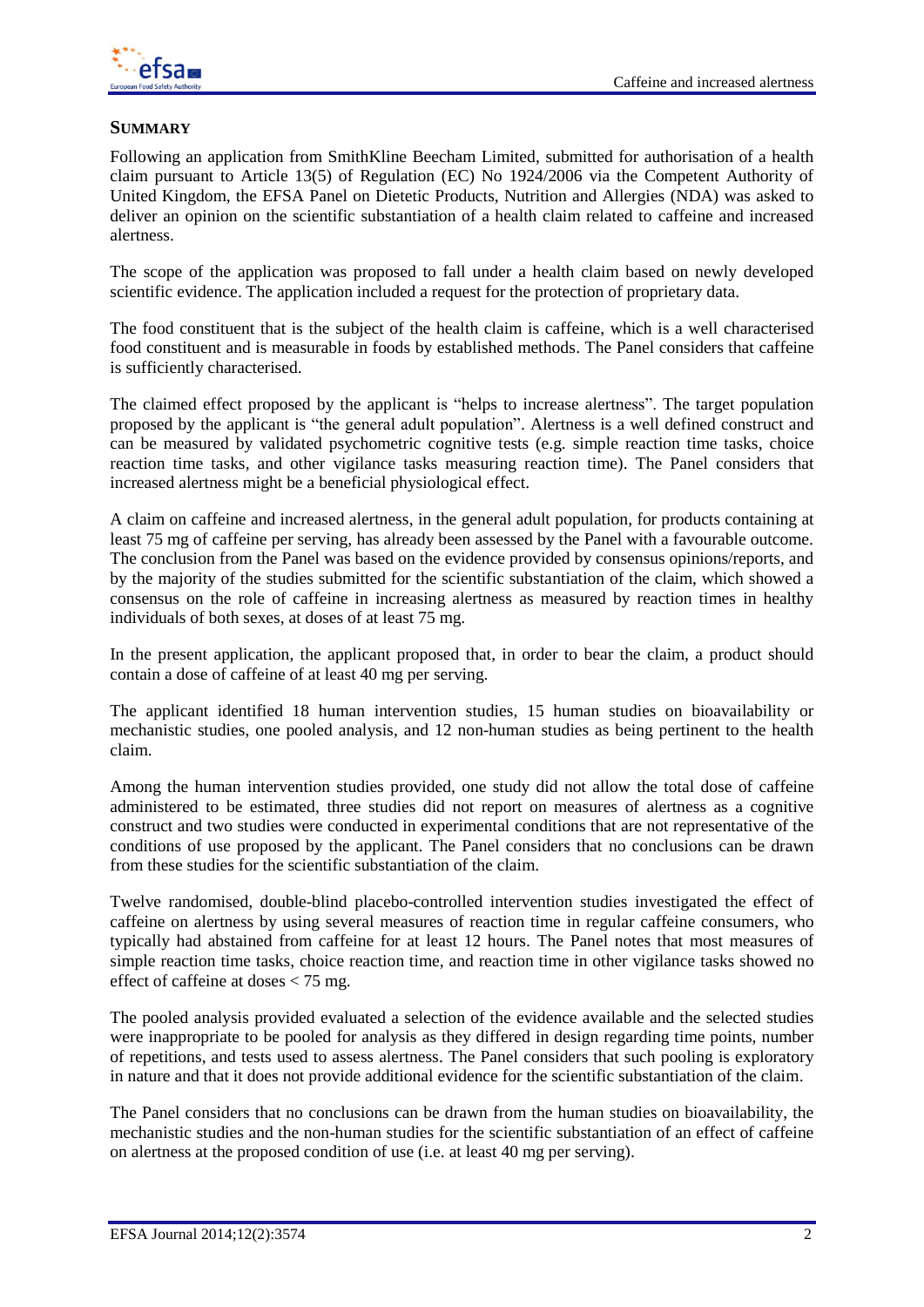In weighing the evidence, the Panel took into account the fact that most studies found no effect of caffeine at doses < 75 mg on reaction time in various cognitive tasks (simple reaction time, choice reaction time and reaction time on other vigilance tasks). At the particular dose range between 40 and  $<$  75 mg, no effect of caffeine was found on the majority of outcome measures of reaction time. The Panel notes that the majority of studies with caffeine doses of 75 mg or higher showed a significant reduction in measures of reaction time, irrespective of the type of tasks which were assessed. On the basis of the evidence provided, the Panel reiterates its previous conclusion that, in order to bear the claim, a product should contain at least 75 mg caffeine per serving.

The Panel concludes that a cause and effect relationship has not been established between the consumption of caffeine and increased alertness under the conditions of use proposed by the applicant.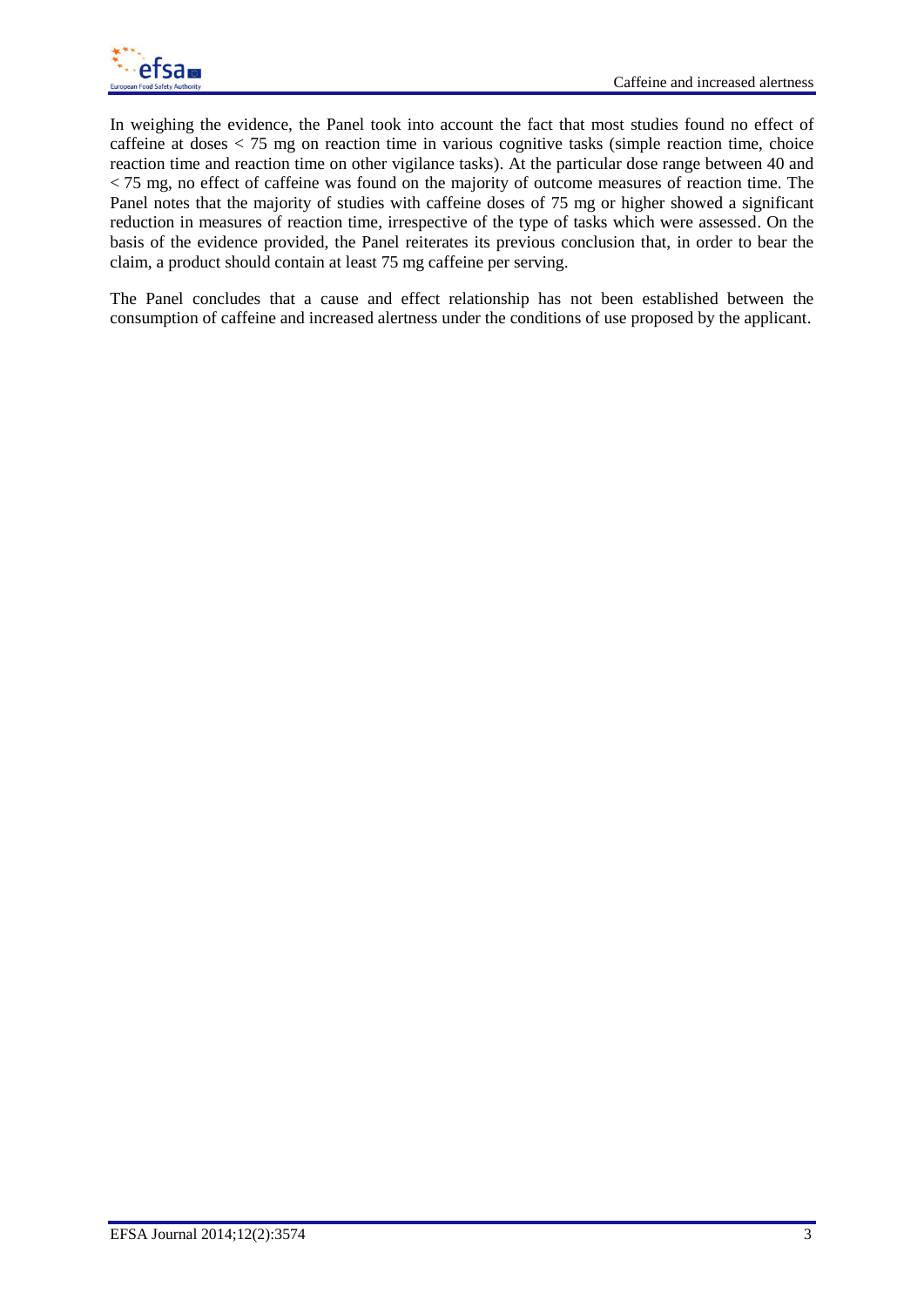

# <span id="page-3-0"></span>**TABLE OF CONTENTS**

| 1.             |  |
|----------------|--|
|                |  |
| 3 <sub>1</sub> |  |
|                |  |
|                |  |
|                |  |
|                |  |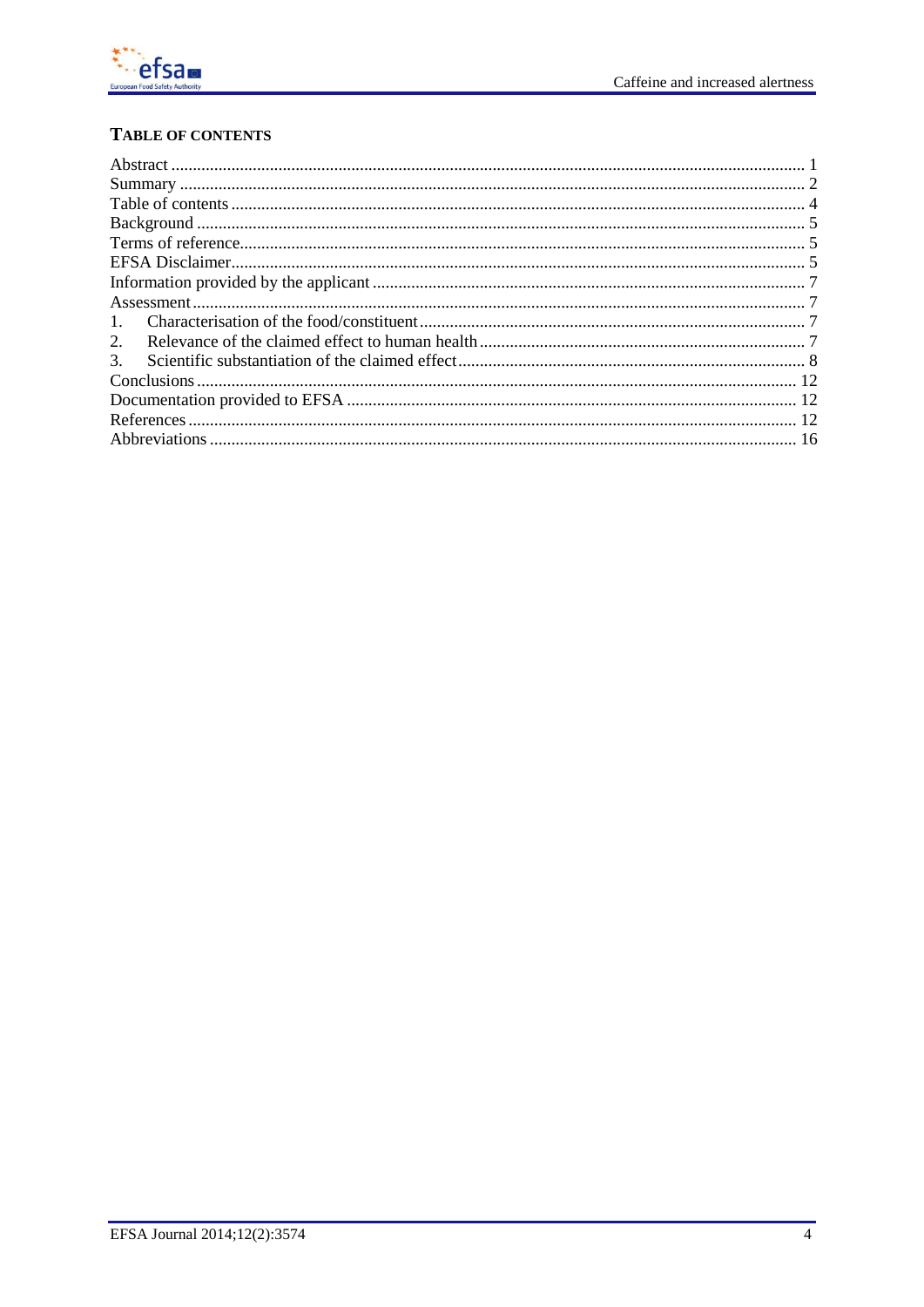# <span id="page-4-0"></span>**BACKGROUND**

Regulation (EC) No 1924/2006<sup>4</sup> harmonises the provisions that relate to nutrition and health claims, and establishes rules governing the Community authorisation of health claims made on foods. As a rule, health claims are prohibited unless they comply with the general and specific requirements of this Regulation, are authorised in accordance with this Regulation, and are included in the lists of authorised claims provided for in Articles 13 and 14 thereof. In particular, Article 13(5) of this Regulation lays down provisions for the addition of claims (other than those referring to the reduction of disease risk and to children's development and health) which are based on newly developed scientific evidence, or which include a request for the protection of proprietary data, to the Community list of permitted claims referred to in Article 13(3).

According to Article 18 of this Regulation, an application for inclusion in the Community list of permitted claims referred to in Article 13(3) shall be submitted by the applicant to the national competent authority of a Member State, which will make the application and any supplementary information supplied by the applicant available to the European Food Safety Authority (EFSA).

### **STEPS TAKEN BY EFSA**

- The application was received on 10/07/2013.
- The scope of the application was proposed to fall under a health claim based on newly developed scientific evidence. The application included a request for the protection of proprietary data.
- On 31/07/2013, during the validation process of the application, EFSA sent a request to the applicant to provide missing information.
- On 19/08/2013, EFSA received the missing information as submitted by the applicant.
- The scientific evaluation procedure started on 03/09/2013.  $\bullet$
- On 21/11/2013, the Working Group on Claims of the NDA Panel agreed on a list of questions for the applicant to provide additional information to accompany the application. The clock was stopped on 02/12/2013 and restarted on 17/12/2013, in compliance with Article 18(3) of Regulation (EC) No 1924/2006.
- On 19/12/2013, EFSA received the requested information (which was made available to EFSA in electronic format on 16/12/2013).
- During its meeting on 05/02/2014, the NDA Panel, having evaluated the data submitted, adopted an opinion on the scientific substantiation of a health claim related to caffeine and increased alertness.

## <span id="page-4-1"></span>**TERMS OF REFERENCE**

EFSA is requested to evaluate the scientific data submitted by the applicant in accordance with Article 16(3) of Regulation (EC) No 1924/2006. On the basis of that evaluation, EFSA will issue an opinion on the scientific substantiation of a health claim related to: caffeine and increased alertness.

## <span id="page-4-2"></span>**EFSA DISCLAIMER**

l

The present opinion does not constitute, and cannot be construed as, an authorisation for the marketing of caffeine, a positive assessment of its safety, nor a decision on whether caffeine is, or is not, classified as a foodstuff. It should be noted that such an assessment is not foreseen in the framework of Regulation (EC) No 1924/2006.

<sup>4</sup> Regulation (EC) No 1924/2006 of the European Parliament and of the Council of 20 December 2006 on nutrition and health claims made on foods. OJ L 404, 30.12.2006, p. 9–25.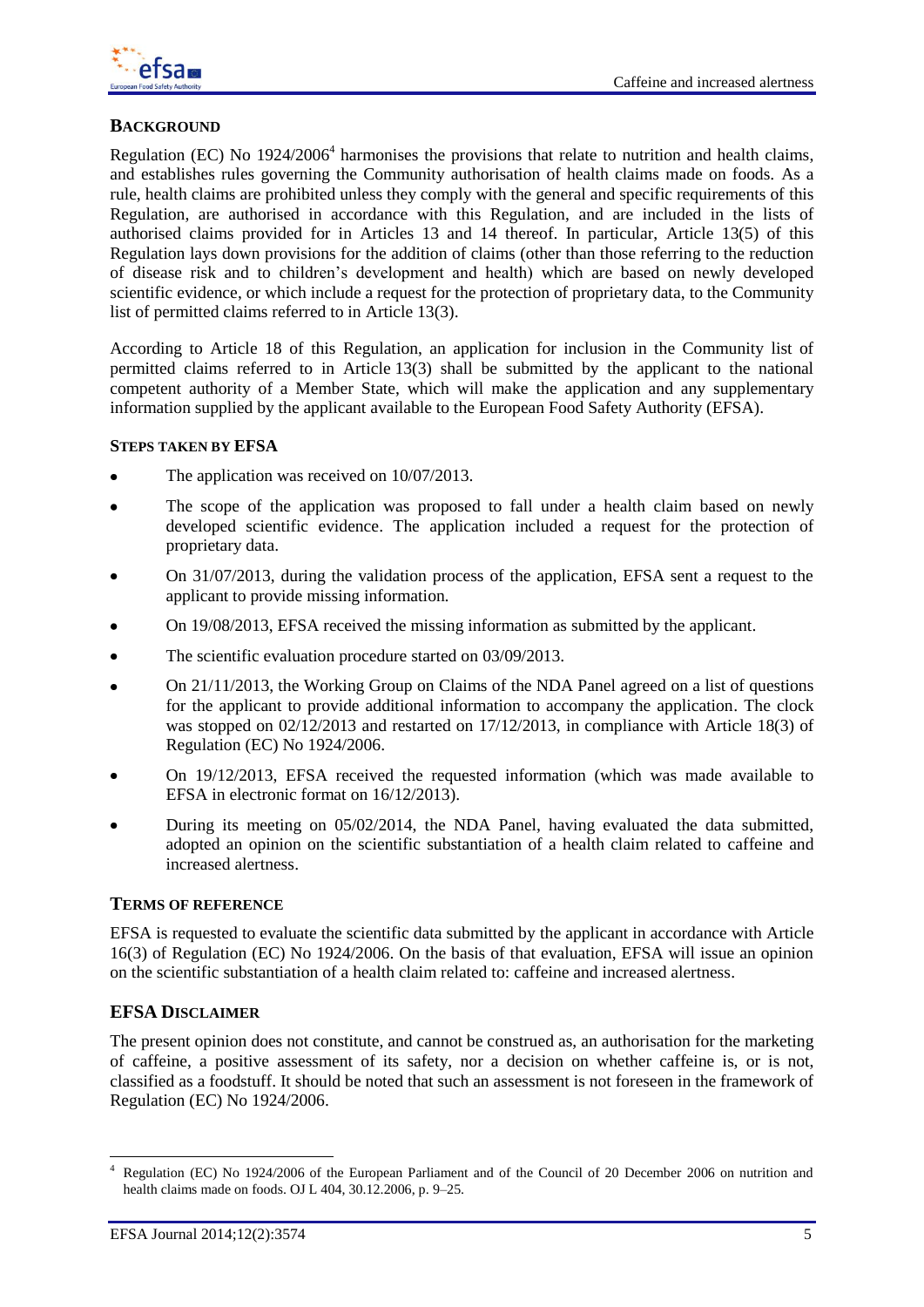It should also be highlighted that the scope, the proposed wording of the claim, and the conditions of use as proposed by the applicant may be subject to changes, pending the outcome of the authorisation procedure foreseen in Article 18(4) of Regulation (EC) No 1924/2006.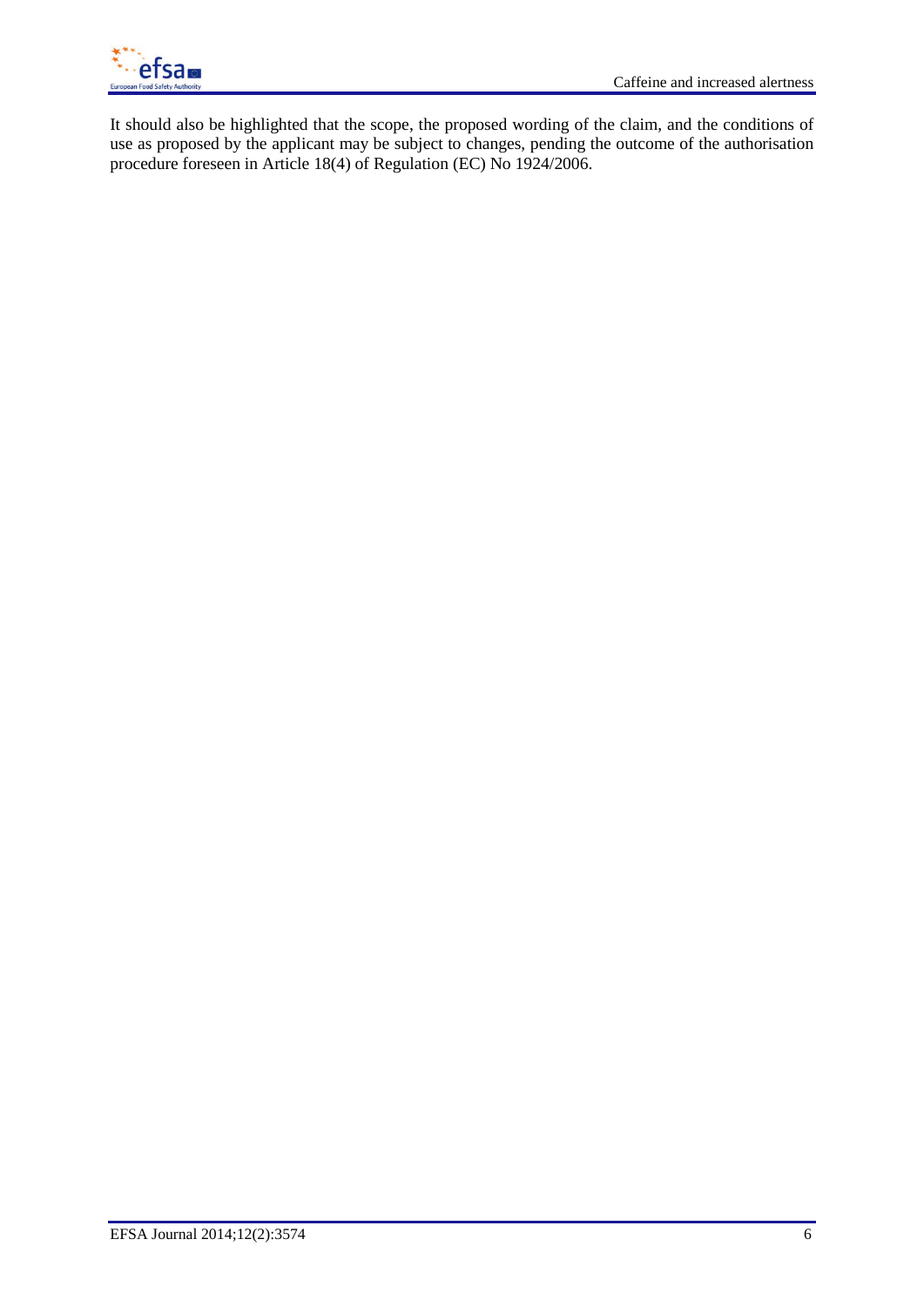

#### <span id="page-6-0"></span>**INFORMATION PROVIDED BY THE APPLICANT**

**Applicant's name and address**: SmithKline Beecham Limited, 980 Great West Road, Brentford, Middlesex TW8 9GS, United Kingdom.

The application includes a request for the protection of proprietary data in accordance with Article 21 of Regulation (EC) No 1924/2006 for four unpublished studies (Haskell and Kennedy, 2011a, b; Rogers, 2011; Smith et al., 2011) and one unpublished pooled analysis (Lowe, 2012). For these studies and for some parts pertaining to the manufacturing process, the applicant also requested confidentiality.

#### **Food/constituent as stated by the applicant**

According to the applicant, the food constituent for which the claim is made is caffeine.

#### **Health relationship as claimed by the applicant**

According to the applicant, caffeine helps to increase alertness. According to the applicant, caffeine is rapidly absorbed and exerts neuroactive, alerting effects. These effects have been evaluated by employing psychometric instruments to assess changes in arousal (alertness, sleepiness, etc.) and by cognitive tests (simple reaction time, choice reaction time and further tests designed to measure rapid visual information processing). The cognitive tests are a direct measure of the claimed alerting effect.

#### **Wording of the health claim as proposed by the applicant**

The applicant has proposed the following wording for the health claim: "caffeine helps to increase alertness".

#### **Specific conditions of use as proposed by the applicant**

The applicant has proposed a dose of caffeine of at least 40 mg per serving in foods, food supplements and beverage products.

The target population proposed by the applicant is the general adult population.

#### <span id="page-6-1"></span>**ASSESSMENT**

#### <span id="page-6-2"></span>**1. Characterisation of the food/constituent**

The food constituent that is the subject of the health claim is caffeine.

Caffeine is a natural compound present in coffee beans and tea leaves. Other sources include cocoa beans, kola nut, yerba mate, guarana berries and yaupon holly. Caffeine is a well characterised food constituent and is measurable in foods by established methods.

The Panel considers that the food constituent, caffeine, which is the subject of the health claim, is sufficiently characterised.

#### <span id="page-6-3"></span>**2. Relevance of the claimed effect to human health**

The claimed effect proposed by the applicant is "helps to increase alertness". The target population proposed by the applicant is "the general adult population".

Alertness may relate to either a cognitive (i.e. behavioural) or an affective (i.e. subjective self-rating) construct. Cognitive alertness refers to a state of enhanced arousal and readiness to receive and process information and respond. Alertness is a well defined construct and can be measured by validated psychometric cognitive tests.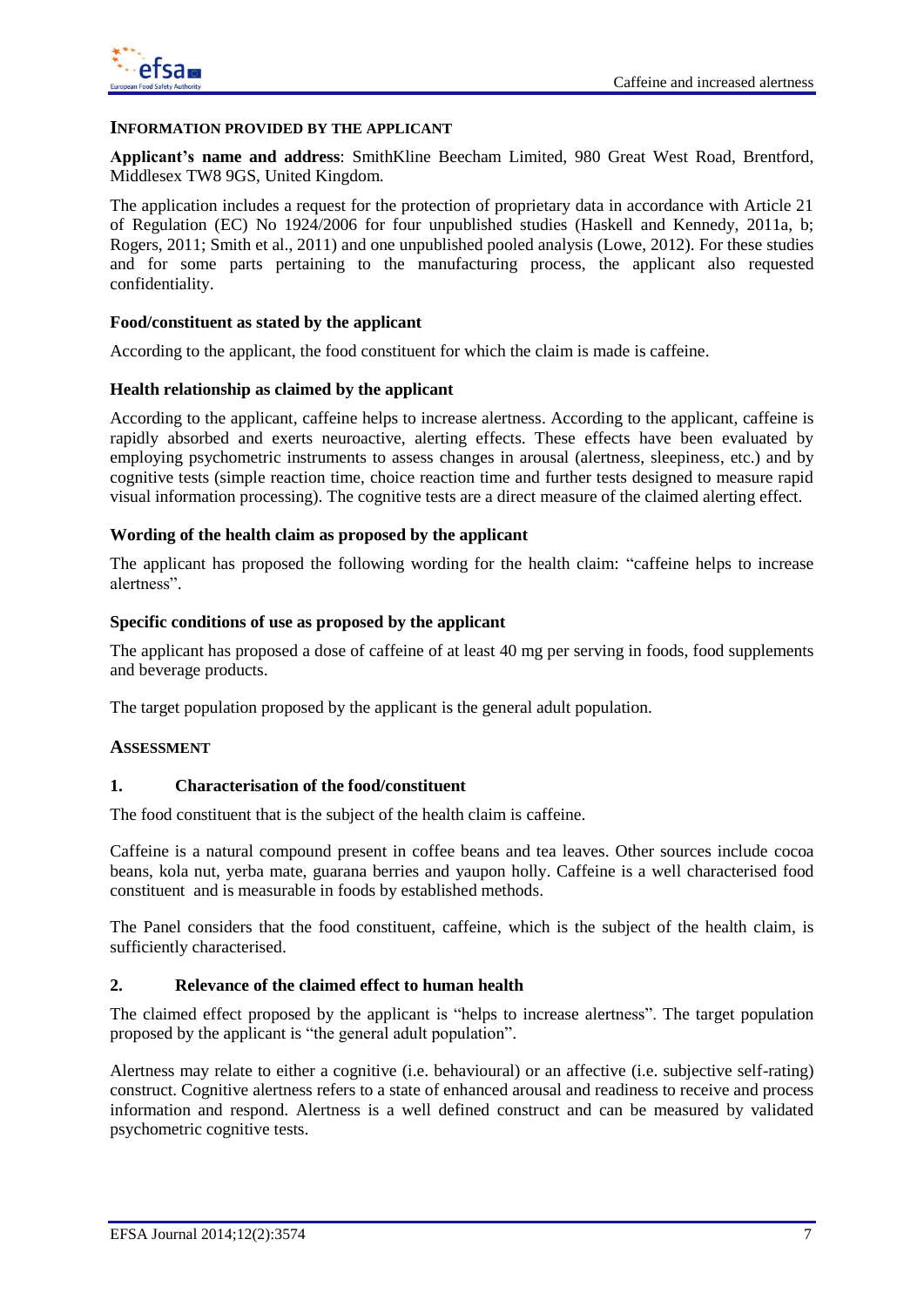Reaction time (RT) is a measure of alertness as a cognitive construct. Cognitive tests used to measure RTs include simple reaction time tasks, choice reaction time tasks, and other vigilance tasks measuring RT (e.g. rapid information processing tasks, visual and auditory vigilance tasks).

The Panel considers that increased alertness might be a beneficial physiological effect.

## <span id="page-7-0"></span>**3. Scientific substantiation of the claimed effect**

A claim on caffeine and increased alertness has already been assessed by the NDA Panel with a favourable outcome [\(EFSA NDA Panel, 2011\)](#page-11-3). The target population was the general adult population. In weighing the evidence, the Panel took into account the fact that the evidence provided by consensus opinions/reports, and by the majority of the studies submitted for the scientific substantiation of the claim, showed that there was consensus on the role of caffeine in increasing alertness as measured by reaction times in healthy individuals of both sexes, at doses of at least 75 mg. Thus, the Panel considered that, in order to bear the claim, a product should contain at least 75 mg caffeine per serving.

In the present application, the applicant proposed that, in order to bear the claim, a product should contain a dose of caffeine of at least 40 mg per serving.

The applicant performed a literature search in PubMed using the search terms caffeine AND (alertness[All Fields] OR ("attention"[MeSH Terms] OR "attention"[All Fields]) OR processing[All Fields] OR ("cognition"[MeSH Terms] OR "cognition"[All Fields]) OR motor[All Fields]) AND ("humans"[MeSH Terms] AND (Clinical Trial[ptyp] OR Meta-Analysis[ptyp] OR Randomized Controlled Trial[ptyp] OR Review[ptyp]) AND English[lang] AND ("adult"[MeSH Terms] OR "adolescent"[MeSH Terms])). The applicant included publications on caffeine and alertness in humans at doses < 60 mg. The applicant excluded publications on the effect of caffeine on alertness at doses  $\geq 60$  mg or  $\geq 1$  mg /kg body weight (b.w.). Publications on uncontrolled combinations of caffeine with other constituents (e.g. theanine, sugars) were excluded. The applicant described the literature search in PubMed that was performed to identify published non-human studies.

Through these literature searches the applicant identified a total of 37 publications as being pertinent to the health claim: 10 human intervention studies [\(Kuznicki and Turner, 1986;](#page-12-0) [Lieberman et al.,](#page-12-1)  [1987a;](#page-12-1) [Griffiths et al., 1990;](#page-12-2) [Silverman and Griffiths, 1992;](#page-13-0) [Mumford et al., 1994;](#page-12-3) [Smith et al., 1999;](#page-13-1) [Smit and Rogers, 2000;](#page-13-2) [Van Dongen et al., 2001;](#page-13-3) [Wyatt et al., 2004;](#page-13-4) [Smith, 2009\)](#page-13-1), 15 human studies on bioavailability or mechanistic studies [\(Marks and Kelly, 1973;](#page-12-4) [Newton et al., 1981;](#page-13-5) [Bonati et al.,](#page-11-4)  [1982;](#page-11-4) [Blanchard and Sawers, 1983;](#page-11-5) [Lelo et al., 1986;](#page-12-5) [Nehlig et al., 1992;](#page-12-6) [Liguori et al., 1997;](#page-12-7) [Fredholm et al., 1999;](#page-12-8) [Magkos and Kavouras, 2005;](#page-12-9) [Specterman et al., 2005;](#page-13-6) [Seng et al., 2009,](#page-13-7) 2010; [Arnaud, 2011;](#page-11-6) [Perera et al., 2011;](#page-13-8) [Smith et al., 2013\)](#page-13-9), and 12 non-human studies [\(Bunker and](#page-11-7)  [McWilliams, 1979;](#page-11-7) [Arnaud, 1985;](#page-11-8) [Schiffmann et al., 1991;](#page-13-10) [Okada et al., 1996;](#page-13-11) [Ledent et al., 1997;](#page-12-10) [Wang and Lau, 1998;](#page-13-12) [El Yacoubi et al., 2000;](#page-11-9) [Fredholm et al., 2001;](#page-12-11) [Yamato et al., 2002;](#page-14-0) [Liu and](#page-12-12)  [Gao, 2007;](#page-12-12) [Costa et al., 2008;](#page-11-10) [Botton et al., 2010\)](#page-11-11). The applicant also provided four human intervention studies [\(Rogers, 2011, unpublished;](#page-13-13) [Smith et al., 2011, unpublished;](#page-13-14) [Haskell and](#page-12-13)  [Kennedy, 2011a, 2011b, unpublished\)](#page-12-13) and one pooled analysis [\(Lowe, 2012, unpublished\)](#page-12-14), claimed proprietary, as being pertinent to the health claim.

The Panel considers that the scientific substantiation of this claim relates to doses of caffeine between 40 mg per serving (minimum effective dose proposed by the applicant) and 75 mg per serving (minimum effective dose proposed by EFSA). The Panel requested clarification from the applicant on the reason why the literature search was limited to studies conducted with doses of caffeine < 60 mg or < 1 mg/kg b.w. In its reply, the applicant identified four additional studies which used doses of caffeine  $\lt$  75 mg or  $\leq$  1 mg/kg b.w. [\(Lieberman et al., 1987b;](#page-12-15) [Rogers and Dernoncourt, 1998;](#page-13-15) [Yeomans et al., 2002;](#page-14-1) [Hewlett and Smith, 2007\)](#page-12-16). In the paper by [Hewlett and Smith \(2007\)](#page-12-16), subjects' body weight was not provided so the total caffeine dose cannot be estimated. The Panel considers that no conclusions can be drawn from this paper for the substantiation of the health claim.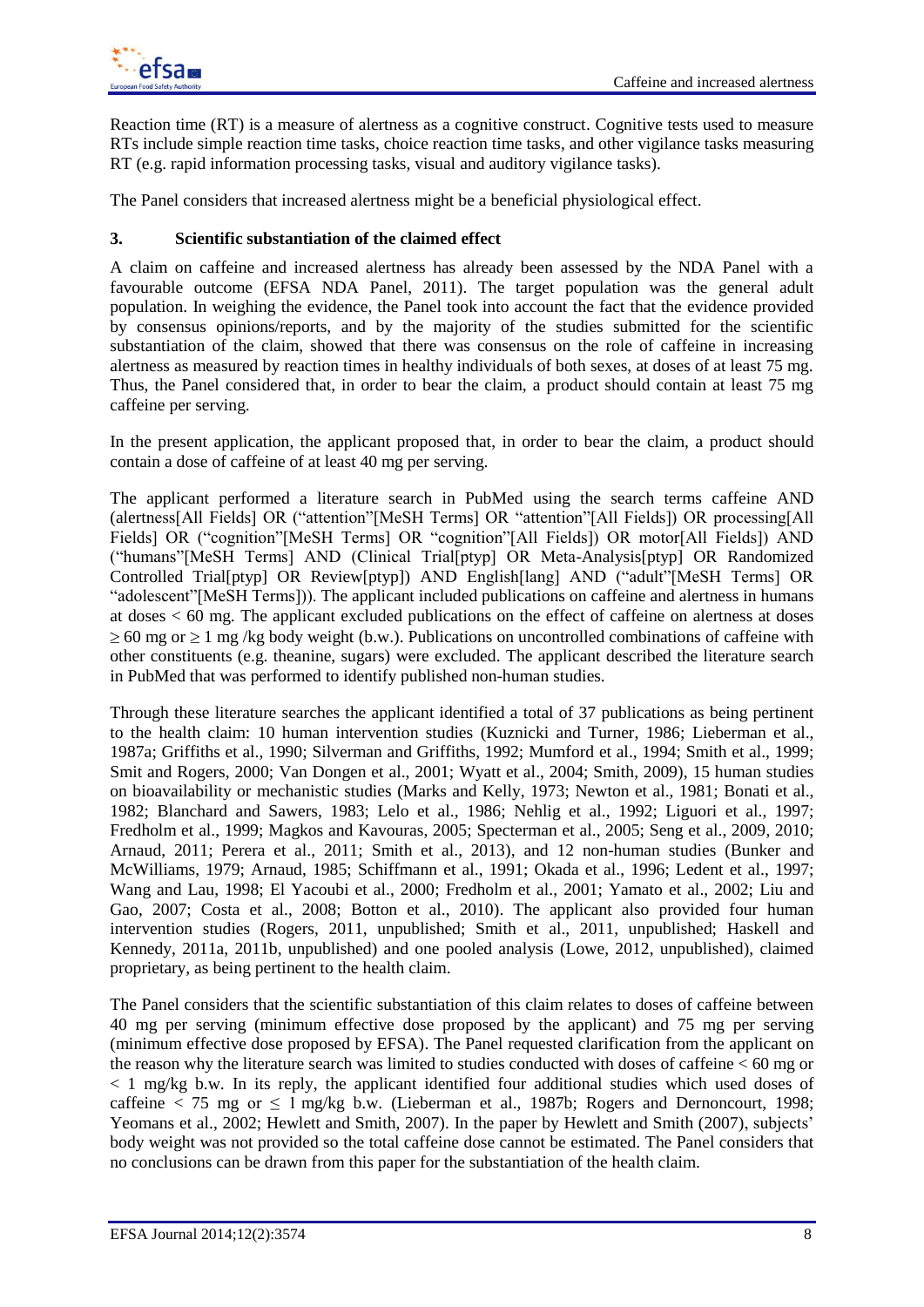

Among the human intervention studies provided, three did not report on measures of alertness as a cognitive construct [\(Griffiths et al., 1990;](#page-12-2) [Silverman and Griffiths, 1992;](#page-13-0) [Mumford et al., 1994\)](#page-12-3), but rather on subjective ratings of alertness, mood, or cognitive tasks for which reaction time was not assessed. The Panel considers that no conclusions can be drawn from these references for the scientific substantiation of the claim.

Another intervention study [\(Wyatt et al., 2004\)](#page-13-4) was conducted in subjects who had undergone a "forced circadian desynchrony paradigm" with an imposed wake-sleep and light-dark schedule of 42.85 hours (28.57-hour wake episodes and 14.28-hour sleep episodes) for 29 days. Caffeine was administered hourly during awakening at a dose of 0.3 mg/kg b.w. per hour. In the study by [Van](#page-13-3)  [Dongen et al. \(2001\)](#page-13-3), subjects received repeated caffeine doses of 0.3 mg/kg b.w. per hour during an 88-hour period of wakefulness which included repeated two-hour naps. The Panel notes that the conditions of these experiments (i.e. subjects under extended artificial sleep deprivation conditions; high-frequency, repeated low-dose caffeine regimen) are not representative of the conditions of use proposed by the applicant. The Panel considers that no conclusions can be drawn from these studies for the scientific substantiation of the claim.

A total of 12 randomised, double-blind placebo-controlled (DBPC) intervention studies which assessed the effects of caffeine on reaction time (RT) were provided [\(Kuznicki and Turner, 1986;](#page-12-0) [Lieberman et al., 1987a, 1987b;](#page-12-15) [Rogers and Dernoncourt, 1998;](#page-13-15) [Smith et al., 1999;](#page-13-1) [Smit and Rogers,](#page-13-2)  [2000;](#page-13-2) Yeomans [et al., 2002;](#page-14-1) [Smith, 2009;](#page-13-1) [Rogers, 2011, unpublished;](#page-13-13) [Smith et al., 2011, unpublished;](#page-13-14) [Haskell and Kennedy, 2011a, unpublished;](#page-12-13) [Haskell and Kennedy, 2011b, unpublished\)](#page-12-17). The cognitive tests used to measure RTs were simple reaction time tasks, choice reaction time tasks, and other vigilance tasks measuring RT (e.g. rapid information processing tasks, visual and auditory vigilance tasks). Most studies included several measures of alertness. Overall, simple reaction time tasks were assessed in eight studies [\(Lieberman et al., 1987b;](#page-12-15) [Lieberman et al., 1987a;](#page-12-1) [Rogers and Dernoncourt,](#page-13-15)  [1998;](#page-13-15) [Smith et al., 1999;](#page-13-1) [Smit and Rogers, 2000;](#page-13-2) [Smith, 2009;](#page-13-1) [Rogers, 2011, unpublished;](#page-13-13) [Haskell](#page-12-17)  [and Kennedy, 2011b, unpublished\)](#page-12-17), choice reaction time tasks were assessed in nine studies [\(Kuznicki](#page-12-0)  [and Turner, 1986;](#page-12-0) [Lieberman et al., 1987b;](#page-12-15) [Lieberman et al., 1987a;](#page-12-1) [Smith et al., 1999; Smith, 2009;](#page-13-1) [Rogers, 2011, unpublished;](#page-13-13) [Smith et al., 2011, unpublished;](#page-13-14) [Haskell and Kennedy, 2011a,](#page-12-13)  [unpublished;](#page-12-13) [Haskell and Kennedy, 2011b, unpublished\)](#page-12-17) and other vigilance tasks measuring RT were assessed in six studies (Smith et [al., 1999;](#page-13-1) [Smit and Rogers, 2000;](#page-13-2) [Yeomans et al., 2002;](#page-14-1) [Smith, 2009;](#page-13-1) [Rogers, 2011, unpublished;](#page-13-13) [Haskell and Kennedy, 2011b, unpublished\)](#page-12-17).

Studies differed with respect to their design (parallel or crossover), number of subjects per study arm (10 to 44 subjects), and baseline characteristics of participants (age range 18-62 years; usual coffee consumption from 0 to 600 mg/day). Studies generally involved regular caffeine consumers who had typically abstained from caffeine for at least 12 hours. In most studies, the dose of caffeine administered was the same for all subjects in a given study arm (dose range: 10–64 mg), while in two studies the dose of caffeine was proportionate to the body weight of participants (1 mg/kg b.w.). All studies included caffeine doses < 75 mg in a single dose, provided in drinks, chewing gum or capsules. With respect to the performance assessment, studies differed with respect to the time between caffeine administration and RT testing and the number of assessment blocks (single or repeated). In the majority of the studies power calculations were not performed, the dropout rate was zero or very low, statistical adjustments for multiple outcome measures were not made and data were analysed on the population of completers only by analysis of variance (ANOVA) allowing for covariates.

# **3.1. Human intervention studies on simple reaction time tasks**

Eight studies assessed the effect of caffeine on simple RT tasks. Of these, one [\(Lieberman et al.,](#page-12-15)  [1987b\)](#page-12-15) reported a significant reduction in simple RT following caffeine consumption at a doses of 64 mg and one [\(Rogers and Dernoncourt, 1998\)](#page-13-15) a significant main effect of caffeine on simple RT at 1 mg/kg b.w. (mean  $\pm$  SE, 64.4  $\pm$  2.0 kg b.w. in group of younger subjects and 68.9  $\pm$  2.1 kg b.w. in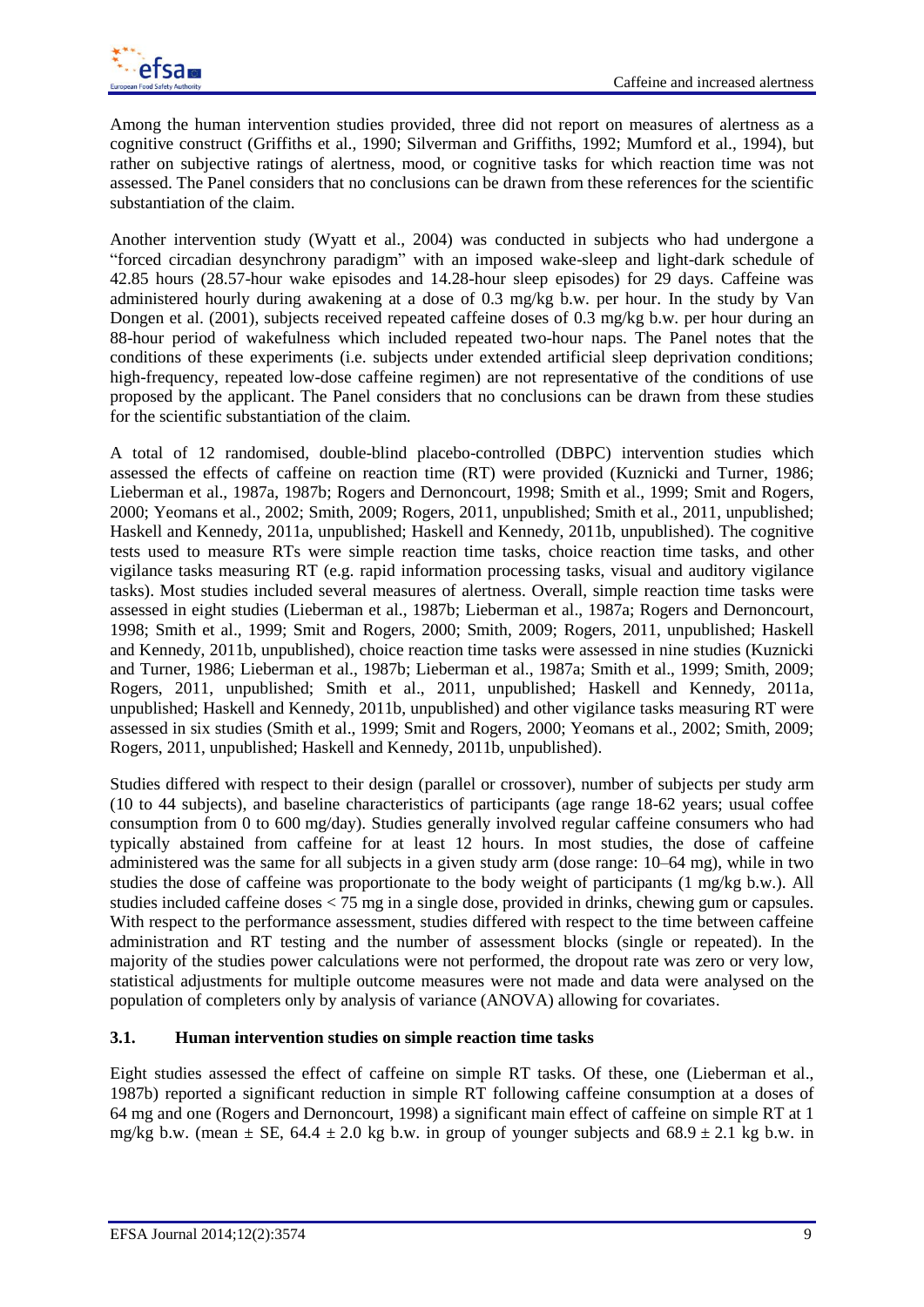group of older subjects), with a significant caffeine  $\times$  trial block interaction. No effect of caffeine was found in the first trial block, while significant effects were found in the two later trial blocks. There was no significant effect of age. In two studies the results were mixed: [Rogers \(2011, unpublished\)](#page-13-13) observed a significant reduction in simple RT following caffeine consumption at a dose of 40 mg at t1, but not at t4 or when all time points were combined, whereas the effects at t2, t3 and t5 were not reported. [Smit and Rogers \(2000\)](#page-13-2) observed a significant reduction in simple RT at doses of 12.5 mg and 50 mg, but not of 25 mg. The remaining five studies found no effect on simple RT tasks at doses of 10 mg (one outcome [\(Haskell and Kennedy, 2011b, unpublished\)](#page-12-17)), 20 mg (one outcome [\(Haskell](#page-12-17)  [and Kennedy, 2011b, unpublished\)](#page-12-17)), 32 mg (one outcome [\(Lieberman et al., 1987a\)](#page-12-1)), 40 mg (three outcomes [\(Smith et al.,](#page-13-1) 1999; [Smith, 2009;](#page-13-1) [Haskell and Kennedy, 2011b, unpublished\)](#page-12-17)), and 64 mg (one outcome [\(Lieberman et al., 1987a\)](#page-12-1)).

The Panel notes that most studies showed no effect of caffeine at doses < 75 mg on measures of simple RT tasks (two studies showed positive effects; two studies were inconsistent; five studies showed no effect). In the dose range of  $40 \text{ to } < 75$  mg, positive effects of caffeine were reported at doses of 50 mg, 64 mg and 1 mg/kg b.w. caffeine (one outcome each), while no effect was observed at doses of 40 mg on three outcomes, and of 64 mg on one outcome. There was no indication that a no effect was obtained only in studies with small sample sizes and which may have been under-powered. Sample sizes ranged from 12 to 44 per arm, and the studies with the largest samples (> 40 per arm) all failed to find an effect of caffeine in the dose range of 40 to  $<$  75 mg.

## **3.2. Human intervention studies on choice reaction time tasks**

Of the nine studies which assessed the effect of caffeine on choice reaction time tasks, one found a significant effect of 32 mg and 64 mg caffeine on a four choice RT task [\(Lieberman et al., 1987a\)](#page-12-1). [Haskell and Kennedy \(2011a, unpublished\)](#page-12-13) found a significant effect of 40 mg caffeine on a two choice RT task when the results obtained at eight time points were combined. The Panel notes that a significant effect of caffeine compared with placebo was found at time points t2, t3, t4, t5 and t8, while no effect was found at time points t6 and t7. [Smith et al. \(1999\)](#page-13-1) found a significant effect of 40 mg caffeine on a two choice focused attention choice RT task, and in a categoric search choice reaction time task. [Rogers \(2011, unpublished\)](#page-13-13) reported a significant effect of 40 mg caffeine on a two choice RT task when results obtained at four time points were combined. The Panel notes that a significant effect of caffeine compared with placebo was not apparent at time points t1 and t4, while the results at time points t2 and t3 were not reported in the study. In the study by [Smith et al. \(2011,](#page-13-14)  [unpublished\)](#page-13-14), no effect of 10 and 20 mg caffeine (analysed together) or 40 and 80 mg caffeine (analysed together) was found on a two choice RT test. Further analyses comparing the separate effects of 40 mg and 80 mg caffeine found no significant results at any time point. [Smith \(2009\)](#page-13-1) found no effect of gum containing 40 mg caffeine compared with placebo gum on either a categoric search choice RT task or a focused attention choice RT task. The other three studies found no effect on choice RT tasks of 10 mg (one outcome [\(Haskell and Kennedy, 2011b, unpublished\)](#page-12-17)), 20 mg (two outcomes [\(Kuznicki and Turner, 1986;](#page-12-0) [Haskell and Kennedy, 2011b, unpublished\)](#page-12-17)), 40 mg (two outcomes [\(Kuznicki and Turner, 1986;](#page-12-0) [Haskell and Kennedy, 2011b, unpublished\)](#page-12-17)), or 64 mg (one outcome [\(Lieberman et al., 1987b\)](#page-12-15)),

The Panel notes that most studies showed no effect of caffeine at doses < 75 mg on measures of choice RT (three studies showed positive effects; one study was inconsistent; five studies showed no effect). In the dose range of 40 to < 75 mg, positive effects of caffeine were reported at doses of 40 mg on two outcomes and of 64 mg on one outcome, while no effect was observed at doses of 40 mg on five outcomes, and of 64 mg on one outcome. There was no indication that a no effect was obtained only in studies with small sample sizes and which may have been under-powered. Sample sizes ranged from 10 to 44 per arm, and among the studies with largest sample sizes (> 40 per arm), three reported no effect, while one reported a positive result in the dose range of 40 to  $\lt$  75 mg.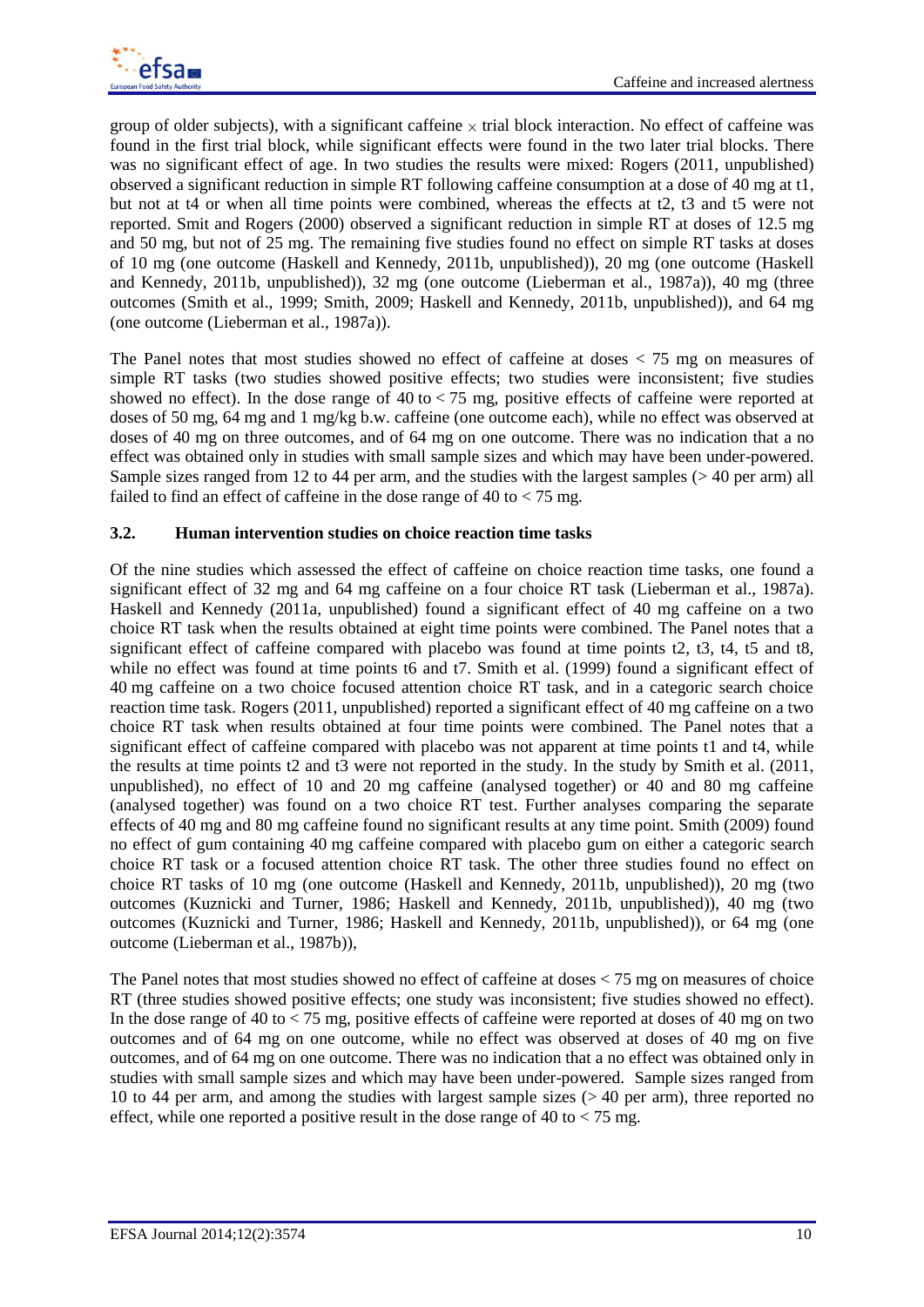

## **3.3. Human intervention studies on other vigilance tasks**

Of the six studies which reported on the effect of caffeine on RT in other vigilance tasks, [Smith \(2009\)](#page-13-1) found a positive effect of 40 mg on RT in a repeated digits vigilance task. [Yeomans et al.](#page-14-1) (2002) reported a significant effect of 1 mg/kg b.w. on RT (mean  $\pm$  standard error (SE), 67.7  $\pm$  2.2 kg b.w. in intervention group) on a rapid visual information processing task in caffeine deprived individuals. When an additional dose of 1 mg/kg b.w. was administered 60 min after the initial dose, no effect was observed compared with placebo. [Haskell and Kennedy \(2011b, unpublished\)](#page-12-17) found a significant effect of 20 mg caffeine on RT in a digit vigilance task, but no effect at doses of 10 mg or 40 mg, and no effect on RT in a rapid visual information processing task at 10 mg, 20 mg, or 40 mg. [Smith et al.](#page-13-1)  [\(1999\)](#page-13-1) found no effect of 40 mg caffeine on RT in a test for rapid visual information processing while [Smit and Rogers \(2000\)](#page-13-2) found no effect on RT of doses of 12.5 mg, 25 mg and 50 mg caffeine in a rapid visual information processing task, and [Rogers \(2011, unpublished\)](#page-13-13) found no effect of 40 mg caffeine on RT in a digit vigilance test.

The Panel notes that most studies showed no effect of caffeine at doses < 75 mg on RTs in other vigilance tasks (two studies showed positive effects; one study was inconsistent; three studies showed no effect). In the dose range  $40 \text{ to } 575 \text{ mg}$ , positive effects of caffeine on RTs in other vigilance tasks were reported at doses of 40 mg on one outcome and of 1 mg/kg b.w. on one outcome, while no effect was found with doses of 40 mg on four outcomes, and of 50 mg on one outcome. There was no indication that a no effect was obtained only in studies with small sample sizes and which may have been under-powered. Sample sizes ranged from 12 to 44 per arm, and among the studies with largest sample sizes (> 40 per arm), one reported a positive result, and one reported no effect in the dose range of 40 to  $<$  75 mg.

### **3.4. Pooled analysis**

The applicant provided an exploratory pooled analysis of the data from [Rogers \(2011, unpublished\)](#page-13-13), [Haskell and Kennedy \(2011a, unpublished\)](#page-12-13), [Haskell and Kennedy \(2011b, unpublished\)](#page-12-17) and [Smith et](#page-13-14)  [al. \(2011, unpublished\)](#page-13-14). The applicant indicated that these studies were selected because of their similar design and execution and the availability of individual data. As the doses and cognitive tests used differed among studies, the pooling was restricted to the doses (0 mg, 40 mg and 80 mg caffeine), which were common to the four studies, and to tests which were similar (simple RT tasks and choice RT tasks using various stimuli). In addition, the studies varied in the number of measurement time points (from five to eight time points), the number of repetitions of the tests (from one to seven repetitions), and the number of trials per test block. Thus, data from similar time points were pooled and the analysis was restricted to data for the first repetition of each assessment.

The Panel notes that this analysis evaluated a selection of the evidence available based on the availability of individual data from studies which were inappropriate to be pooled for analysis as they differed in design regarding time points, number of repetitions, and tests used to assess alertness. The Panel considers that such pooling is exploratory in nature and that it does not provide additional evidence for the scientific substantiation of the claim.

The Panel considers that no conclusions can be drawn from the human studies on bioavailability, the mechanistic studies and the non-human studies for the scientific substantiation of an effect of caffeine on alertness at the proposed condition of use (i.e. at least 40 mg per serving).

In weighing the evidence, the Panel took into account that most studies found no effect of caffeine at doses < 75 mg on RT in various cognitive tasks (simple RT, choice RT and RT on other vigilance tasks). In the particular dose range between 40 and < 75 mg, no effect of caffeine was found on the majority of outcome measures of RT. The Panel notes that the majority of studies with caffeine doses of 75 mg or higher showed a significant reduction in measures of RT, irrespective of the type of tasks which were assessed [\(EFSA NDA Panel, 2011\)](#page-11-3). On the basis of the evidence provided, the Panel reiterates its previous conclusion that, in order to bear the claim, a product should contain at least 75 mg caffeine per serving.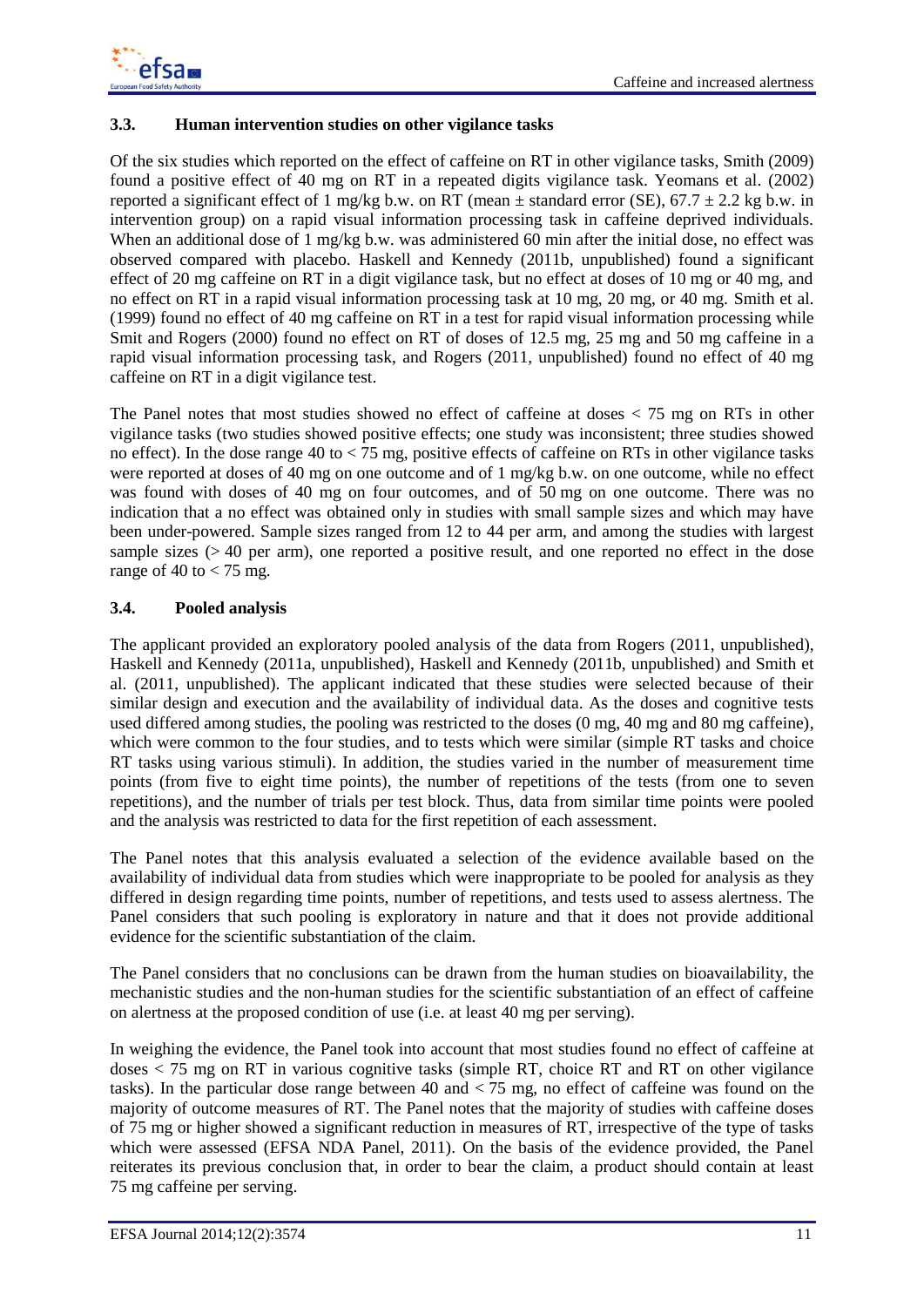

The Panel concludes that a cause and effect relationship has not been established between the consumption of caffeine and increased alertness under the conditions of use proposed by the applicant.

## <span id="page-11-0"></span>**CONCLUSIONS**

On the basis of the data presented, the Panel concludes that:

- $\bullet$ The food constituent, caffeine, which is the subject of the health claim, is sufficiently characterised.
- The claimed effect proposed by the applicant is "helps to increase alertness". The target population proposed by the applicant is "the general adult population, male and female subjects aged 18 to 56 years old". Increased alertness might be a beneficial physiological effect
- A cause and effect relationship has not been established between the consumption of caffeine and increased alertness under the conditions of use proposed by the applicant.

### <span id="page-11-1"></span>**DOCUMENTATION PROVIDED TO EFSA**

Health claim application on caffeine and increased alertness pursuant to Article 13(5) of Regulation (EC) No 1924/2006 (Claim serial No: 0393\_UK). July 2013. Submitted by SmithKline Beecham Limited.

### <span id="page-11-2"></span>**REFERENCES**

- <span id="page-11-8"></span>Arnaud MJ, 1985. Comparative metabolic disposition of [1-Me14C]caffeine in rats, mice, and Chinese hamsters. Drug Metabolism and Disposition, 13, 471-478.
- <span id="page-11-6"></span>Arnaud MJ, 2011. Pharmacokinetics and metabolism of natural methylxanthines in animal and man. Handb Exp Pharmacol, 33-91.
- <span id="page-11-5"></span>Blanchard J and Sawers SJ, 1983. The absolute bioavailability of caffeine in man. European Journal of Clinical Pharmacology, 24, 93-98.
- <span id="page-11-4"></span>Bonati M, Latini R, Galletti F, Young JF, Tognoni G and Garattini S, 1982. Caffeine disposition after oral doses. Clinical Pharmacology and Therapeutics, 32, 98-106.
- <span id="page-11-11"></span>Botton PH, Costa MS, Ardais AP, Mioranzza S, Souza DO, da Rocha JB and Porciuncula LO, 2010. Caffeine prevents disruption of memory consolidation in the inhibitory avoidance and novel object recognition tasks by scopolamine in adult mice. Behavioural Brain Research, 214, 254-259.
- <span id="page-11-7"></span>Bunker ML and McWilliams M, 1979. Caffeine content of common beverages. Journal of the American Dietetic Association, 74, 28-32.
- <span id="page-11-10"></span>Costa MS, Botton PH, Mioranzza S, Ardais AP, Moreira JD, Souza DO and Porciuncula LO, 2008. Caffeine improves adult mice performance in the object recognition task and increases BDNF and TrkB independent on phospho-CREB immunocontent in the hippocampus. Neurochemistry International, 53, 89-94.
- <span id="page-11-3"></span>EFSA NDA Panel (EFSA Panel on Dietetic Products, Nutrition and Allergies), 2011. Scientific Opinion on the substantiation of health claims related to caffeine and increased fat oxidation leading to a reduction in body fat mass (ID 735, 1484), increased energy expenditure leading to a reduction in body weight (ID 1487), increased alertness (ID 736, 1101, 1187, 1485, 1491, 2063, 2103) and increased attention (ID 736, 1485, 1491, 2375) pursuant to Article 13(1) of Regulation (EC) No 1924/2006 EFSA Journal 2011; 9(4):2054, 29 pp. doi:10.2903/j.efsa.2011.2054
- <span id="page-11-9"></span>El Yacoubi M, Ledent C, Menard JF, Parmentier M, Costentin J and Vaugeois JM, 2000. The stimulant effects of caffeine on locomotor behaviour in mice are mediated through its blockade of adenosine A(2A) receptors. British Journal of Pharmacology, 129, 1465-1473.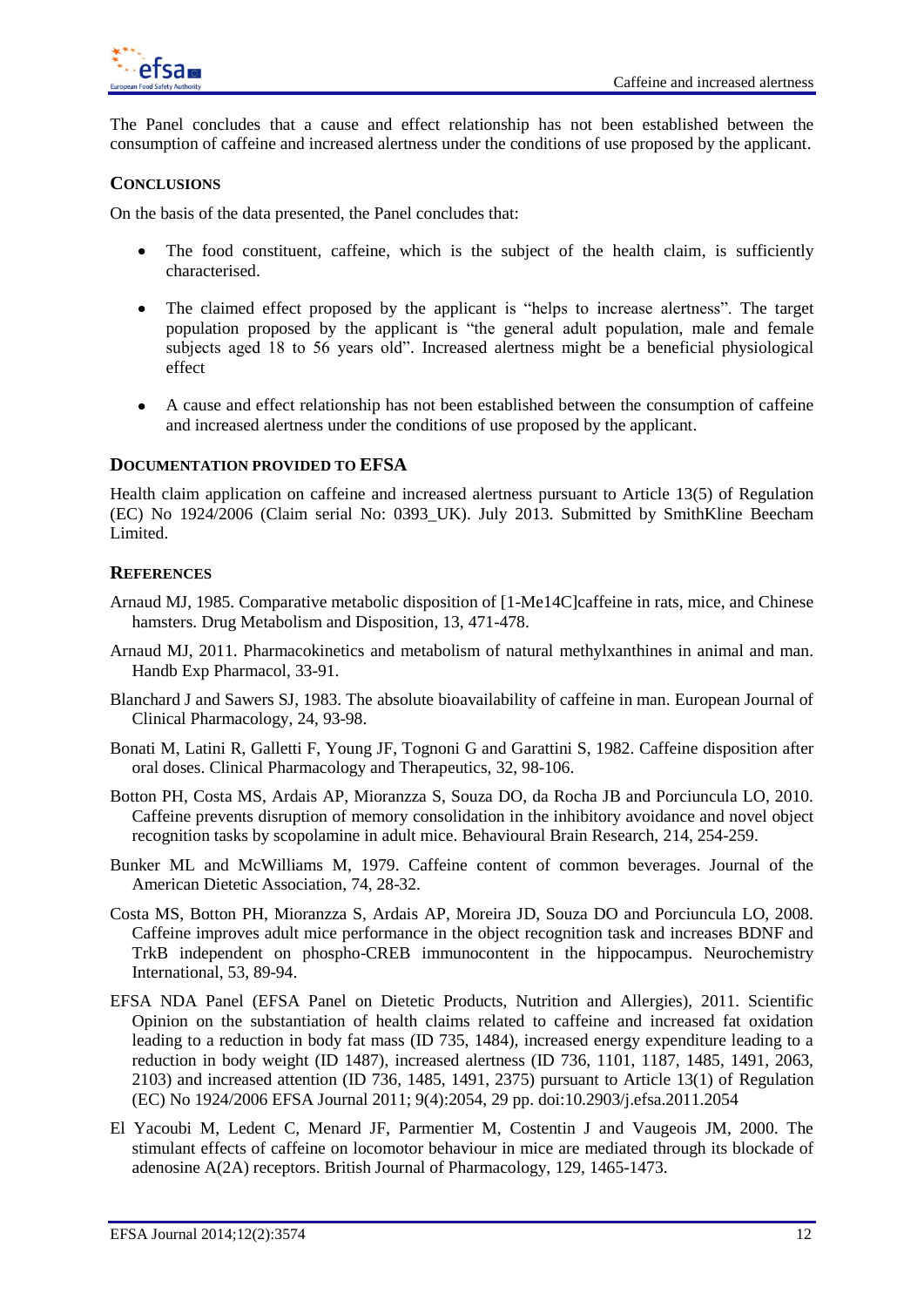

- <span id="page-12-8"></span>Fredholm BB, Battig K, Holmen J, Nehlig A and Zvartau EE, 1999. Actions of caffeine in the brain with special reference to factors that contribute to its widespread use. Pharmacological Reviews, 51, 83-133.
- <span id="page-12-11"></span>Fredholm BB, Irenius E, Kull B and Schulte G, 2001. Comparison of the potency of adenosine as an agonist at human adenosine receptors expressed in Chinese hamster ovary cells. Biochemical Pharmacology, 61, 443-448.
- <span id="page-12-2"></span>Griffiths RR, Evans SM, Heishman SJ, Preston KL, Sannerud CA, Wolf B and Woodson PP, 1990. Low-dose caffeine discrimination in humans. Journal of Pharmacology and Experimental Therapeutics, 252, 970-978.
- <span id="page-12-13"></span>Haskell C and Kennedy D, 2011a, unpublished. The time course of acute effects of three doses of caffeine on attention, motor speed and mood. Report No. RHS00944. Brain, Performance and Nutrition Research Centre, School of Psychology and Sport Science, Northumbria University, Newcastle upon Tyne, UK. 36 pp.
- <span id="page-12-17"></span>Haskell C and Kennedy D, 2011b, unpublished. The acute cognitive effects of four low doses of caffeine. Report No. RHS01267. Brain, Performance and Nutrition Research Centre, School of Life Sciences, Northumbria University, Newcastle upon Tyne, UK. 41 pp.
- <span id="page-12-16"></span>Hewlett P and Smith A, 2007. Effects of repeated doses of caffeine on performance and alertness: new data and secondary analyses. Hum Psychopharmacol, 22, 339-350.
- <span id="page-12-0"></span>Kuznicki JT and Turner LS, 1986. The effects of caffeine on caffeine users and non-users. Physiology and Behavior, 37, 397-408.
- <span id="page-12-10"></span>Ledent C, Vaugeois JM, Schiffmann SN, Pedrazzini T, El Yacoubi M, Vanderhaeghen JJ, Costentin J, Heath JK, Vassart G and Parmentier M, 1997. Aggressiveness, hypoalgesia and high blood pressure in mice lacking the adenosine A2a receptor. Nature, 388, 674-678.
- <span id="page-12-5"></span>Lelo A, Miners JO, Robson RA and Birkett DJ, 1986. Quantitative assessment of caffeine partial clearances in man. British Journal of Clinical Pharmacology, 22, 183-186.
- <span id="page-12-1"></span>Lieberman HR, Wurtman RJ, Emde GG, Roberts C and Coviella IL, 1987a. The effects of low doses of caffeine on human performance and mood. Psychopharmacology, 92, 308-312.
- <span id="page-12-15"></span>Lieberman HR, Wurtman RJ, Emde GG and Coviella IL, 1987b. The effects of caffeine and aspirin on mood and performance. J Clin Psychopharmacol, 7, 315-320.
- <span id="page-12-7"></span>Liguori A, Hughes JR and Grass JA, 1997. Absorption and subjective effects of caffeine from coffee, cola and capsules. Pharmacology, Biochemistry and Behavior, 58, 721-726.
- <span id="page-12-12"></span>Liu ZW and Gao XB, 2007. Adenosine inhibits activity of hypocretin/orexin neurons by the A1 receptor in the lateral hypothalamus: a possible sleep-promoting effect. Journal of Neurophysiology, 97, 837-848.
- <span id="page-12-14"></span>Lowe M, 2012, unpublished. Pooled Analysis of 4 Studies Investigating the Effects of Caffeine on Cognitive Functions: Study Report, Appendix and Statistical Analysis Plan., 78 pp.
- <span id="page-12-9"></span>Magkos F and Kavouras SA, 2005. Caffeine use in sports, pharmacokinetics in man, and cellular mechanisms of action. Critical Reviews in Food Science and Nutrition, 45, 535-562.
- <span id="page-12-4"></span>Marks V and Kelly JF, 1973. Absorption of caffeine from tea, coffee, and coca cola. Lancet, 1, 827.
- <span id="page-12-3"></span>Mumford GK, Evans SM, Kaminski BJ, Preston KL, Sannerud CA, Silverman K and Griffiths RR, 1994. Discriminative stimulus and subjective effects of theobromine and caffeine in humans. Psychopharmacology, 115, 1-8.
- <span id="page-12-6"></span>Nehlig A, Daval JL and Debry G, 1992. Caffeine and the central nervous system: mechanisms of action, biochemical, metabolic and psychostimulant effects. Brain Research. Brain Research Reviews, 17, 139-170.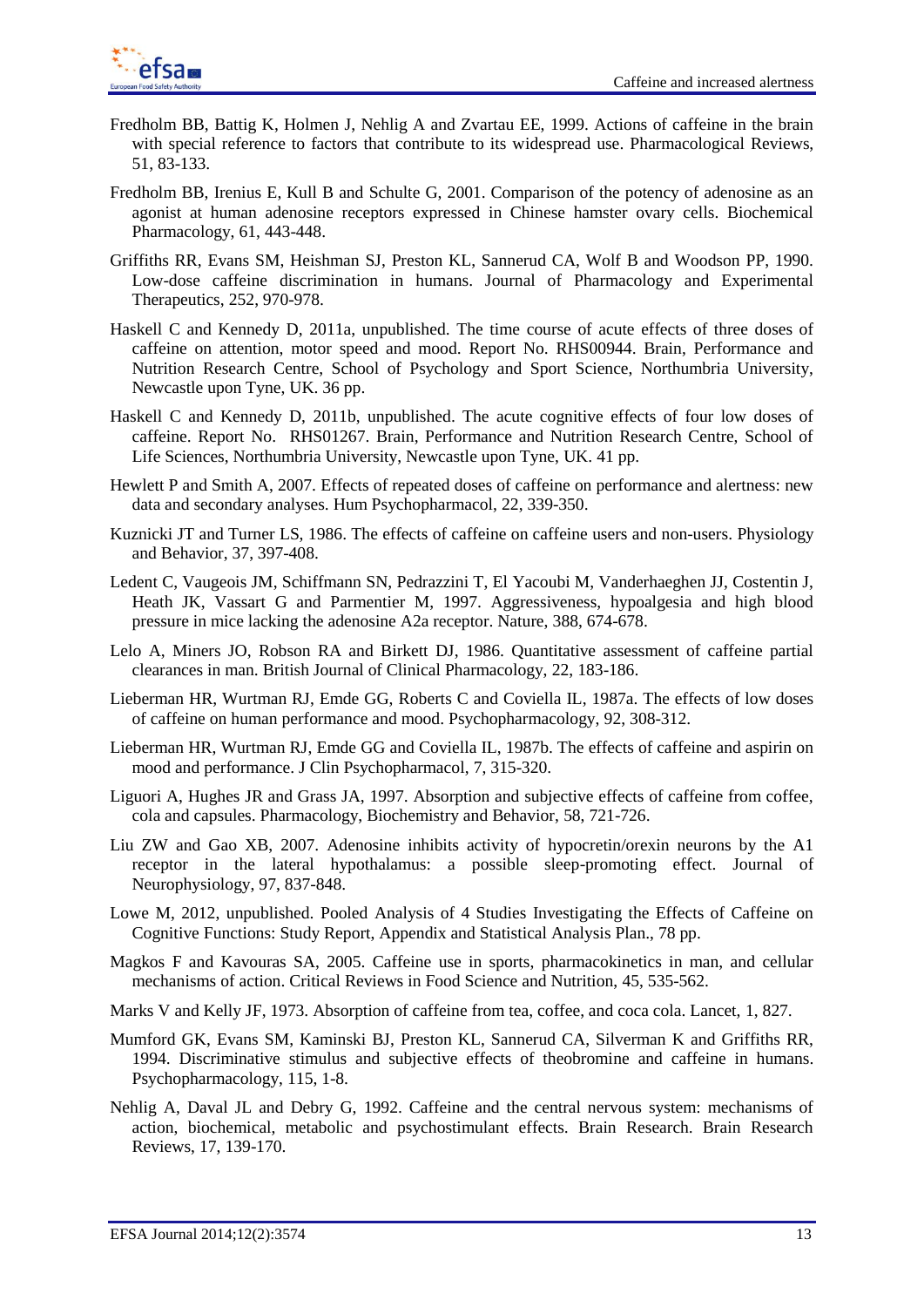

- <span id="page-13-5"></span>Newton R, Broughton LJ, Lind MJ, Morrison PJ, Rogers HJ and Bradbrook ID, 1981. Plasma and salivary pharmacokinetics of caffeine in man. European Journal of Clinical Pharmacology, 21, 45- 52.
- <span id="page-13-11"></span>Okada M, Mizuno K and Kaneko S, 1996. Adenosine A1 and A2 receptors modulate extracellular dopamine levels in rat striatum. Neuroscience Letters, 212, 53-56.
- <span id="page-13-8"></span>Perera V, Gross AS, Xu H and McLachlan AJ, 2011. Pharmacokinetics of caffeine in plasma and saliva, and the influence of caffeine abstinence on CYP1A2 metrics. Journal of Pharmacy and Pharmacology, 63, 1161-1168.
- <span id="page-13-13"></span>Rogers PJ, 2011, unpublished. Caffeine speed of action study: An investigation into the time course of action of the effects of caffeine on alertness and performance. Report RHS00794. School of Experimental Psychology, University of Bristol, UK 21 pp.
- <span id="page-13-15"></span>Rogers PJ and Dernoncourt C, 1998. Regular caffeine consumption: a balance of adverse and beneficial effects for mood and psychomotor performance. Pharmacol Biochem Behav, 59, 1039- 1045.
- <span id="page-13-10"></span>Schiffmann SN, Libert F, Vassart G and Vanderhaeghen JJ, 1991. Distribution of adenosine A2 receptor mRNA in the human brain. Neuroscience Letters, 130, 177-181.
- <span id="page-13-7"></span>Seng KY, Fun CY, Law YL, Lim WM, Fan W and Lim CL, 2009. Population pharmacokinetics of caffeine in healthy male adults using mixed-effects models. Journal of Clinical Pharmacy and Therapeutics, 34, 103-114.
- Seng KY, Teo WL, Fun CY, Law YL and Lim CL, 2010. Interrelations between plasma caffeine concentrations and neurobehavioural effects in healthy volunteers: model analysis using NONMEM. Biopharmaceutics and Drug Disposition, 31, 316-330.
- <span id="page-13-0"></span>Silverman K and Griffiths RR, 1992. Low-dose caffeine discrimination and self-reported mood effects in normal volunteers. Journal of the Experimental Analysis of Behavior, 57, 91-107.
- <span id="page-13-2"></span>Smit HJ and Rogers PJ, 2000. Effects of low doses of caffeine on cognitive performance, mood and thirst in low and higher caffeine consumers. Psychopharmacology, 152, 167-173.
- <span id="page-13-1"></span>Smith A, 2009. Effects of caffeine in chewing gum on mood and attention. Human Psychopharmacology, 24, 239-247.
- Smith A, Sturgess W and Gallacher J, 1999. Effects of a low dose of caffeine given in different drinks on mood and performance. Human Psychopharmacology: Clinical and Experimental, 14, 473-482.
- <span id="page-13-9"></span>Smith AP, Christopher G and Sutherland D, 2013. Acute effects of caffeine on attention: a comparison of non-consumers and withdrawn consumers. J Psychopharmacol, 27, 77-83.
- <span id="page-13-14"></span>Smith JE, Kyle LA and Rogers PJ, 2011, unpublished. Caffeine Speed of Action Study: An investigation of the speed of action of caffeine on alertness and performance. Study Report RHS01035. School of Experimental Psychology, University of Bristol, UK. 25 pp.
- <span id="page-13-6"></span>Specterman M, Bhuiya A, Kuppuswamy A, Strutton PH, Catley M and Davey NJ, 2005. The effect of an energy drink containing glucose and caffeine on human corticospinal excitability. Physiology and Behavior, 83, 723-728.
- <span id="page-13-3"></span>Van Dongen HP, Price NJ, Mullington JM, Szuba MP, Kapoor SC and Dinges DF, 2001. Caffeine eliminates psychomotor vigilance deficits from sleep inertia. Sleep, 24, 813-819.
- <span id="page-13-12"></span>Wang Y and Lau CE, 1998. Caffeine has similar pharmacokinetics and behavioral effects via the i.p. and p.o. routes of administration. Pharmacology, Biochemistry and Behavior, 60, 271-278.
- <span id="page-13-4"></span>Wyatt JK, Cajochen C, Ritz-De Cecco A, Czeisler CA and Dijk DJ, 2004. Low-dose repeated caffeine administration for circadian-phase-dependent performance degradation during extended wakefulness. Sleep, 27, 374-381.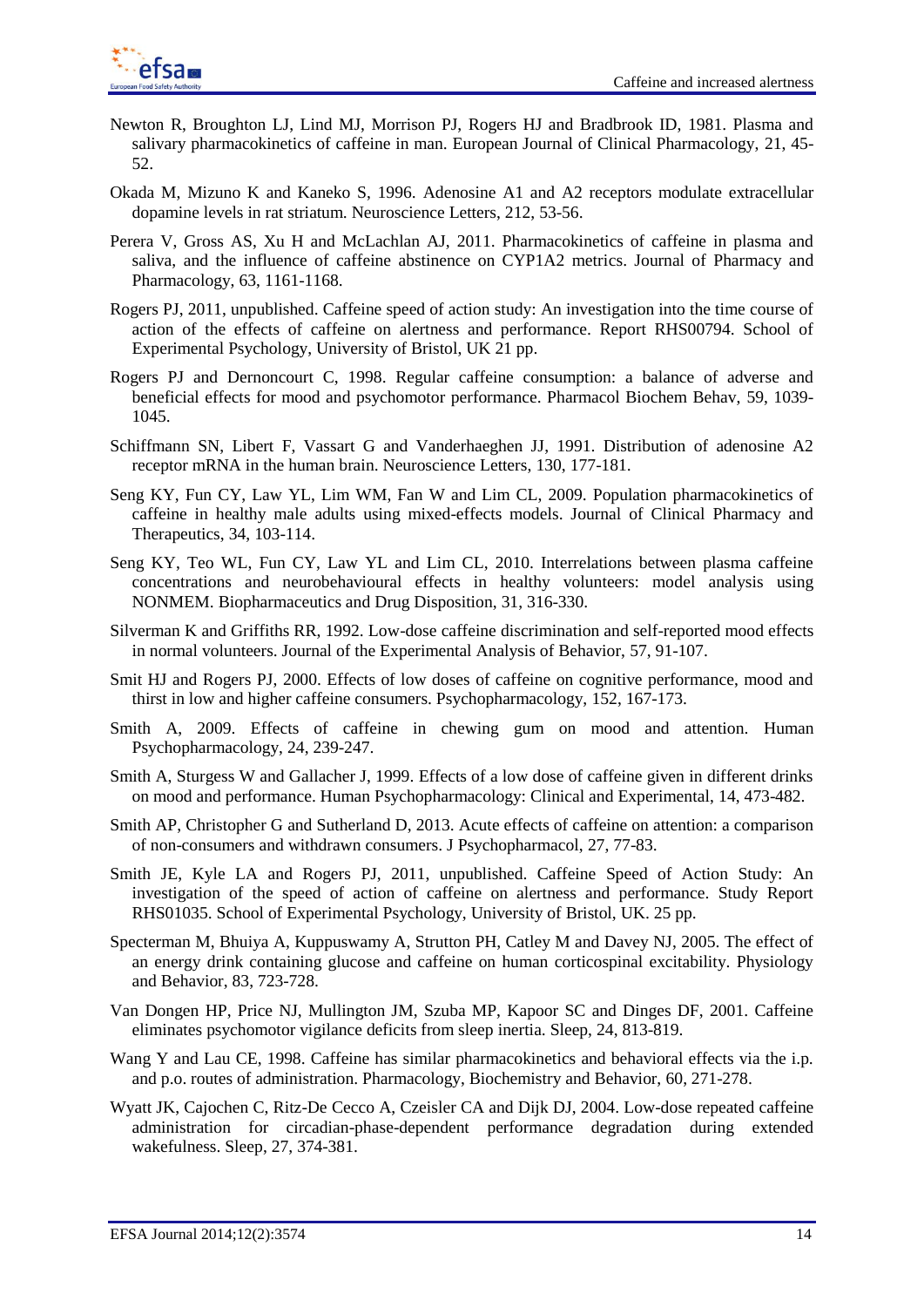

- <span id="page-14-0"></span>Yamato T, Yamasaki S, Misumi Y, Kino M, Obata T and Aomine M, 2002. Modulation of the stress response by coffee: an in vivo microdialysis study of hippocampal serotonin and dopamine levels in rat. Neuroscience Letters, 332, 87-90.
- <span id="page-14-1"></span>Yeomans MR, Ripley T, Davies LH, Rusted JM and Rogers PJ, 2002. Effects of caffeine on performance and mood depend on the level of caffeine abstinence. Psychopharmacology (Berl), 164, 241-249.